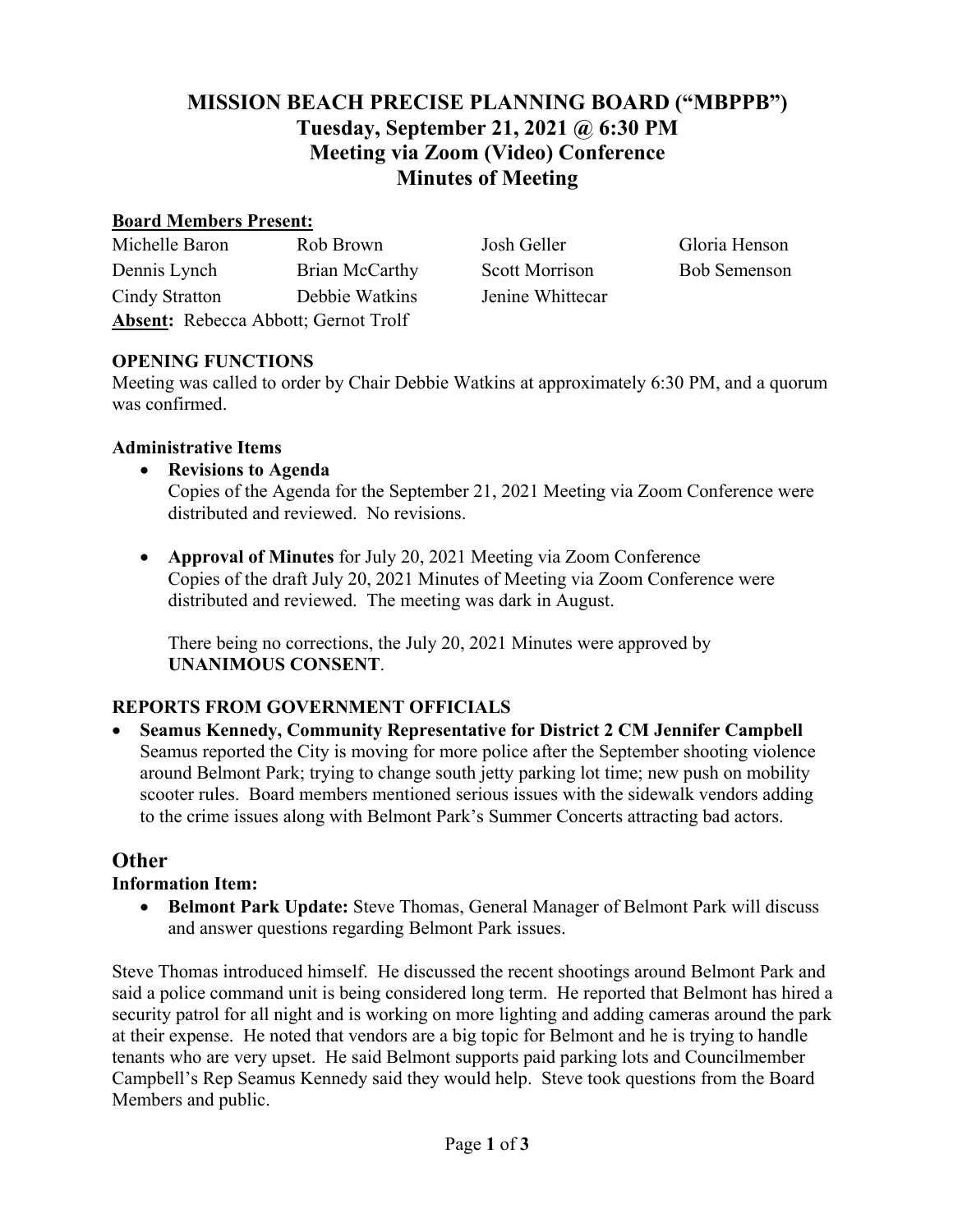#### **OTHER** (Cont'd) **Action Item:**

• **Street Vending Ordinance:** Discuss and approve draft letter to City Councilmembers and Mayor for consideration at the October 2021 City Council hearing.

Chair Watkins shared the draft letter and three (3) collages of pictures taken of the vendors and tents on the Boardwalk and at Belmont Park, which discusses the damaging nature of the concentration of unregulated commercial activity interfering with the natural and scenic character of the beach and boardwalks and the need for a more stringent distance requirement for vendor set-ups. MBPPB Member Gloria Henson described each of the collages. After further discussion, the following motion was duly made:

**MOTION #1 was made by Gloria Henson and seconded by Bob Semenson TO APPROVE the draft letter and three (3) collages of pictures with corrections and AUTHORIZED the Chair to email these documents to City Councilmembers and Mayor.** 

 **VOTE: For: 10 Against: 0 Abstain: 0 Motion passed**.

### **Action Item:**

• **STRO Ordinance**: Discuss and approve draft *Good Neighbor Policy Information* document to be posted in STR units in Mission Beach, which will be submitted to the City's DSD Director and City Council for consideration at its October 2021 hearing.

Chair Watkins shared the draft *Good Neighbor Policy Information* document that would be posted in STR units in Mission Beach and asked for comments from the Board and public. After further discussion, modifications and clarifications were made to the document and the following motion was duly made.

**MOTION #2 was made by Rob Brown and seconded by Gloria Henson TO APPROVE the draft** *Good Neighbor Policy Information* **with modifications and AUTHORIZED the Chair to email this document to City Councilmembers and City's DSD Director. VOTE: For: 9 Against: 1 Abstain: 0**

**Motion passed**. [Against: S. Morrison]

### **Action Item:**

• **STRO Ordinance –** Discuss and approve draft document from the MBPPB regarding requests for Regulation, Enforcement and other areas pertinent to Mission Beach, which will be submitted to the City's DSD Director and City Council for consideration at its October 2021 hearing.

Chair Watkins shared the draft *Recommendations and Requests* document pertinent to the STRO regarding Mission Beach (Tier 4), and asked for comments from the Board and public. Board members discussed changing the 2-night minimum to a 3-night minimum and one Board member recommended a 5-night minimum. 8 members supported a 3-night minimum and 1 member supported a 5-night minimum. [Member Scott Morrision was absent.]